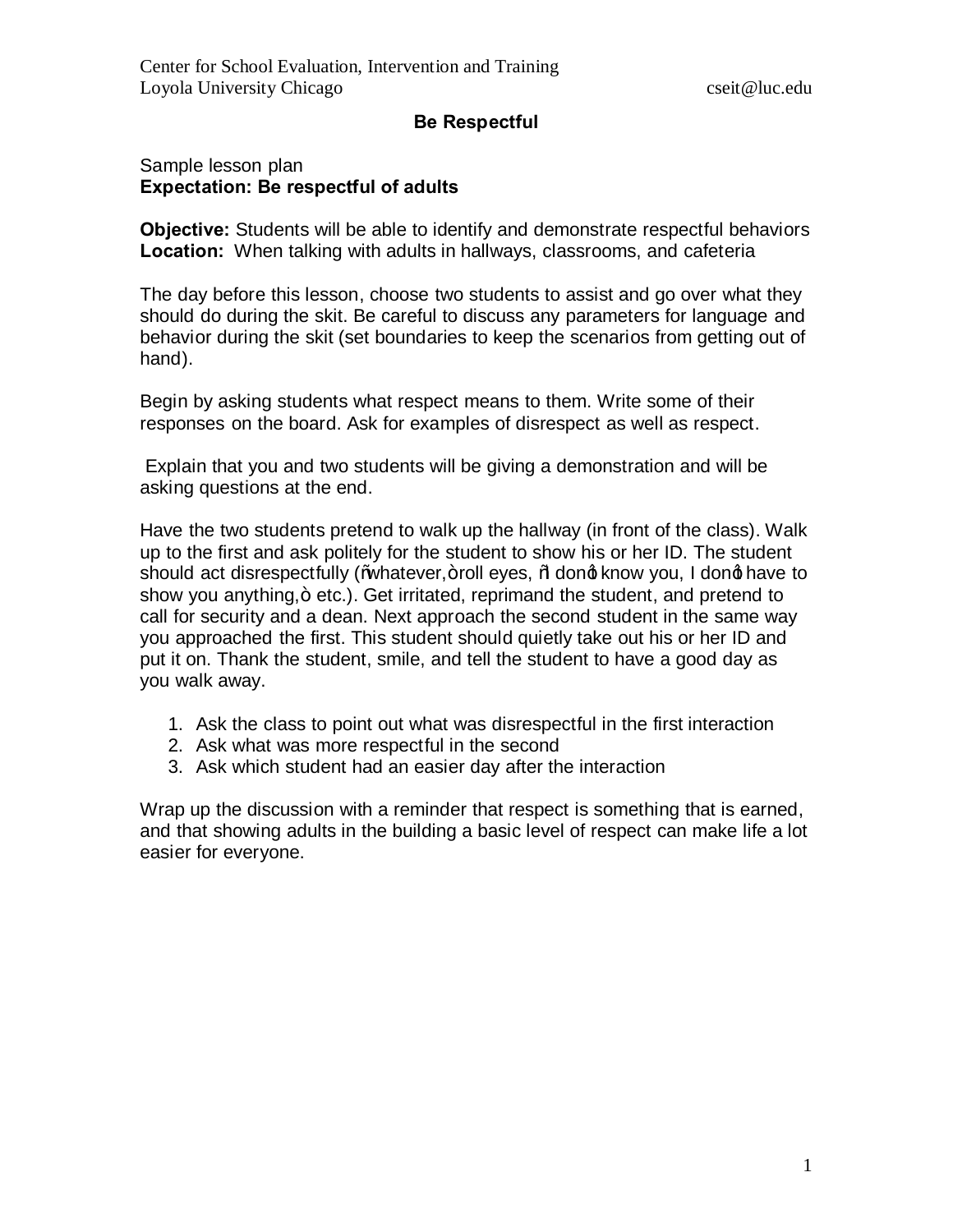# **Be Respectful 2**

## Sample lesson plan **Expectation: Be respectful of adults**

Objective: Students will be able to identify and demonstrate respectful behaviors Location: When talking with adults in hallways, classrooms, and cafeteria

Begin by reminding students that the day before they discussed respect and what it does and doesng look like. Ask students if there is a difference between respecting adults and being a % iss up+. Probe the students to come up with ideas to write on the board. Students may say something like, "A kiss up is trying to make the teacher to like him just to get a good grade, respecting someone is just being polite. $+$ 

Mention that the students are not expected to like every staff member, but showing respect to all adults in the building will earn them the right to be heard. Acknowledge that sometimes adults are disrespectful of students, and that it is not okay. Explain that students finding themselves in this situation will ultimately Wrin+the struggle by remaining calm and respectful even if the adult does not. Give (or have students help you role-play) the following two scenarios to demonstrate this point:

- 1. A student is dragged into the deangs office by a staff member. The student is yelling profanities at the staff member, and screaming things like,  $%$ hates me, heos lying, I wasnot even doing anything wrong!!!!+
- 2. A student walks into the deanos office with a staff member. The staff member is yelling and complaining that the student is always walking the halls and never has an ID and needs to be suspended. The student calmly and respectfully explains, % know I am supposed to be in class, but I lost my ID and was heading to the first floor to get a temporary pass. I should have done it before school, but I got here late.+

Discuss with the class:

- 1. Which student is the dean more likely to listen to and believe?
- 2. Was the second student being a kiss up or being honest?
- 3. If the staff member had said or done something inappropriate, and the student wanted something to be done about it, in which scenario would this be a more likely possibility?
- 4. Finish up by having the students brainstorm a list of respectful ways to handle a situation where they feel their rights have been violated.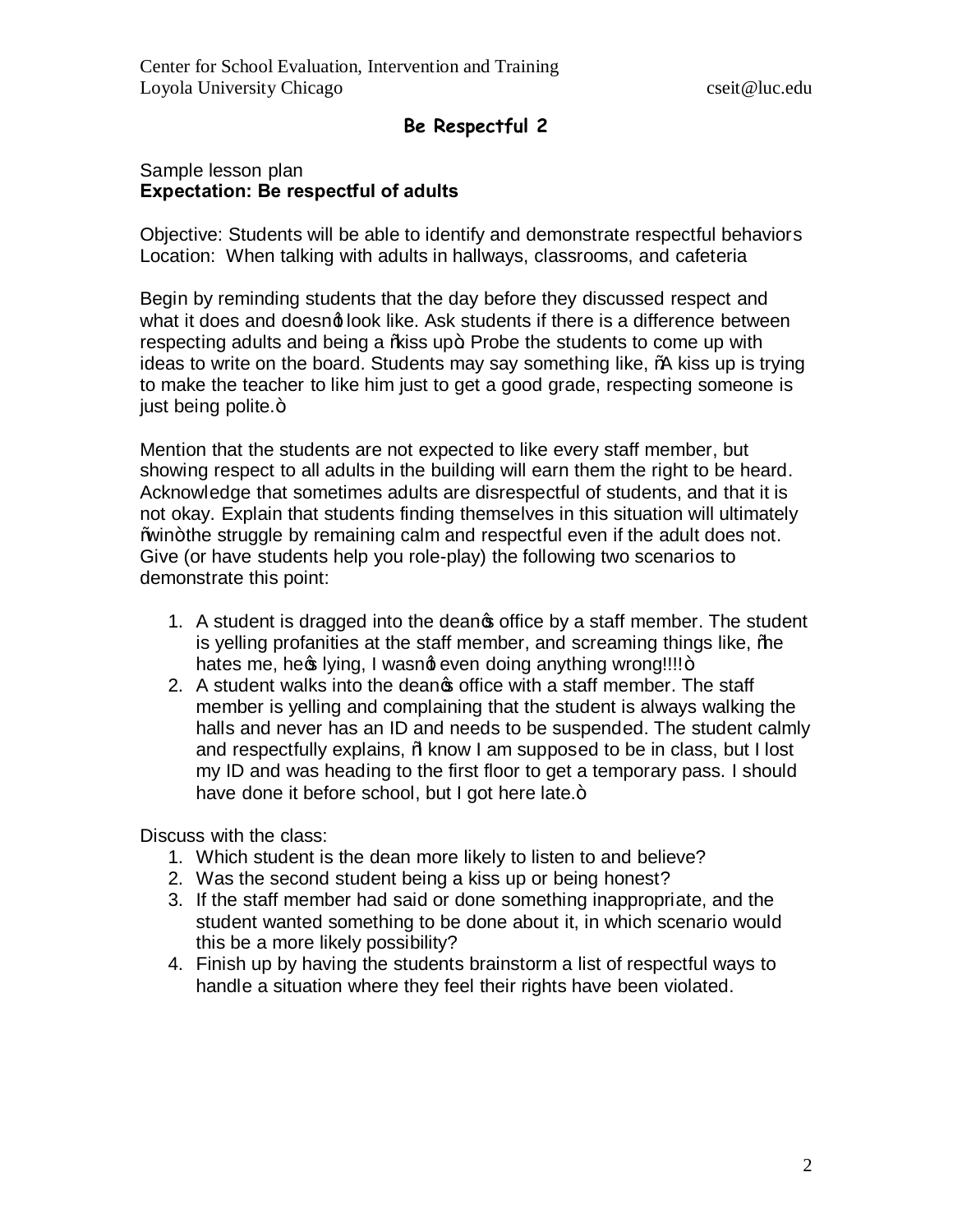# **Use Appropriate Language**

### Sample Lesson Plan **Expectation: Use appropriate language**

**Objective:** Students will be able to identify and demonstrate inappropriate and appropriate language, as well as the importance of avoiding profanity **Location:** When talking in hallways, classrooms, and cafeteria as well as the workplace

The day before this lesson, choose two students to assist and go over what they should do during the skit. Be careful to discuss any parameters for language and behavior during the skit (set boundaries to keep the scenarios from getting out of hand).

Begin by discussing briefly how important it is to be able to use appropriate language in situations such as school and work, and that using profanity in these types of situations can be limiting. Explain that you and two students will be giving a demonstration and will be asking questions at the end.

Pretend to be a potential employer interviewing job applicants. Have the first student use inappropriate language (you may want to ask the students to edit profanity by saying, % beep, + % tetc. instead of the actual word), and the second use appropriate language during the interviews.

Follow up this brief demonstration by asking the class the following questions. Try to encourage discussion:

- 1. Who would probably get the job and why?
- 2. Have you ever regretted using curse words and why?
- 3. What kind of message do you give to teachers and other adults in the building when you curse in front of them?
- 4. How might using profanity impact the way adults and others view you, and also treat you?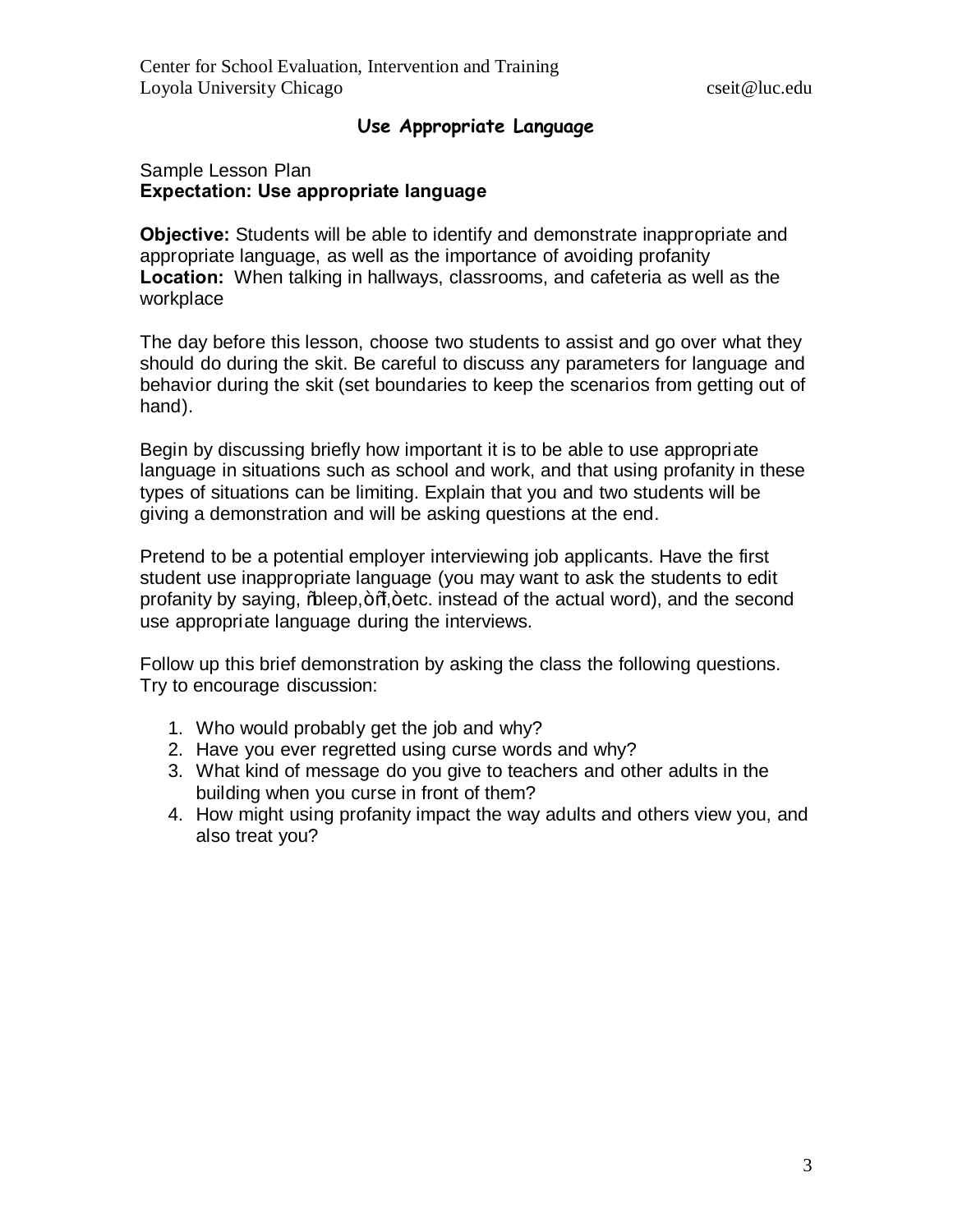# **Use Appropriate Language**

### **Sample Lesson Plan Expectation: Use appropriate language**

**Location:** School wide **Activity:** Brainstorming & Team work

### **Why this is important:**

Ask: Why is it important to use appropriate language?

Negative Example**:**  Ask *"What messages are you giving others when you use inappropriate language?*  (Sample responses include: *I'm angry, that's the way I talk, I don't respect you)*

Positive Example**:**  Ask *"What messages are you giving others when you use appropriate language?"* (Sample responses include: I want to be heard, I want your respect, I respect you)

*Read statement: So using inappropriate language often results in consequences that include being ignored, put out of class, sent to the office, detention, suspension, etc. Therefore, it is important to practice appropriate and acceptable ways of communicating with others even when we are frustrated or angry.*

### **Teamwork:**

First tell the students that wege going to play a game and that appropriate behavior is expected. Tell them: "*Remember not to do or say anything that will get you sent to the office or sent home".*

Divide the class into teams. Explain that the object of the game is to create a list of alternative words to use instead of using inappropriate language when angry/frusterated/etc. (It must be a real word)

Each team needs one piece of paper

Elect a person to write down and number each word the team comes up with. Tell the students that while creating the list of words to ask themselves \%I use this word, will I be ignored, put out of class, sent to the office, get detention, or be suspended?+

*Allow 20minutes (dictionaries & thesauruses may be used)*

*After twenty minutes, the spokesperson from each team will read their list. If a word that you have on your list is read by the opposing teams, raise your hand,*